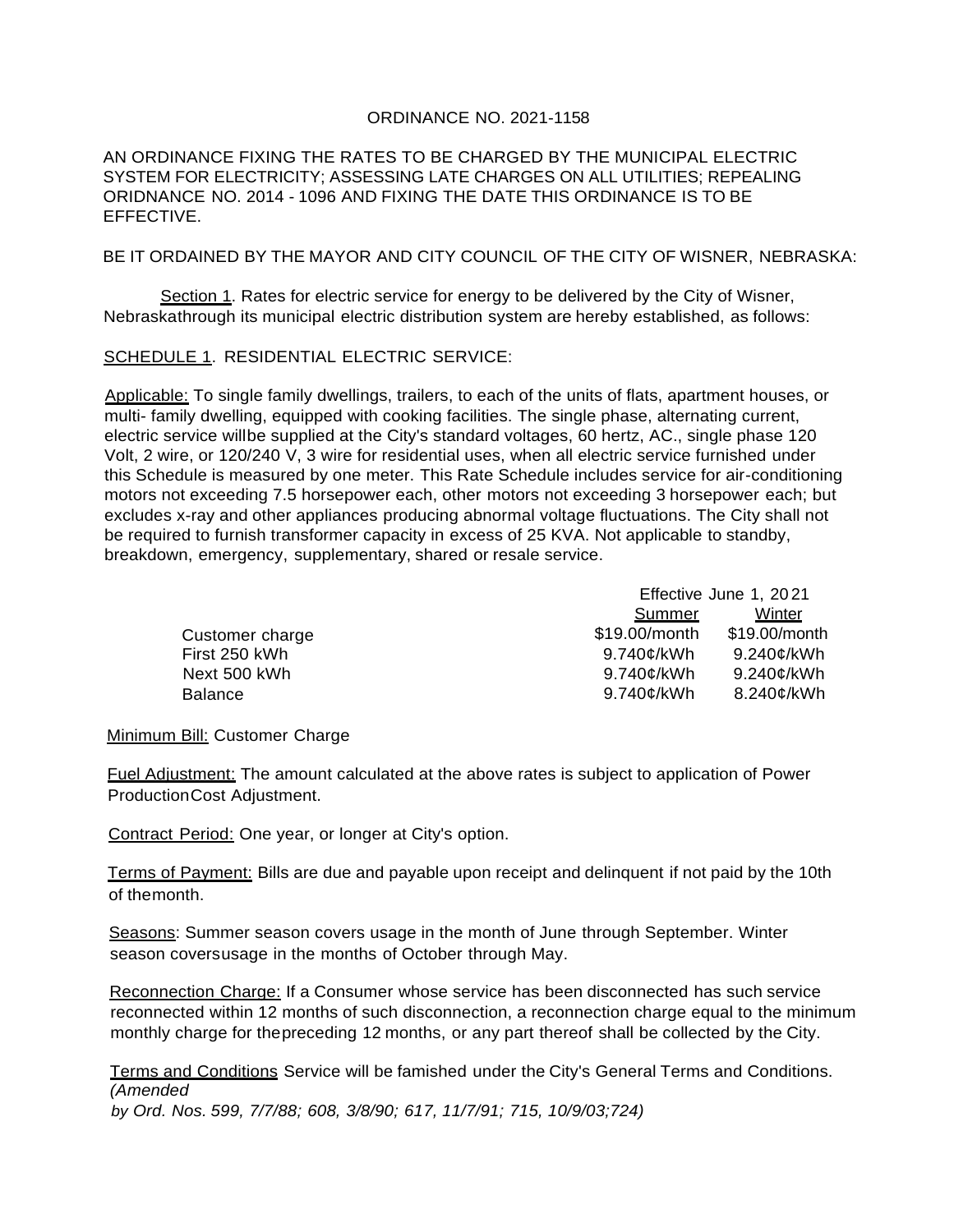## SCHEDULE 2. GENERAL ELECTRIC SERVICE:

Applicable: To all Consumers contracting for less than 100 kW of demand.

The single phase or three phase if available, alternating current, electric service will be supplied at the City's standard voltages, for all uses, when the entire consumer's service at one location is measured by one meter.Not applicable to standby, breakdown, shared or resale service.

|                 | Effective June 1, 2021 |               |
|-----------------|------------------------|---------------|
|                 | Summer                 | Winter        |
| Customer charge | \$39.00/month          | \$39.00/month |
| First 500 kWh   | 11.560¢/kWh            | 11.560¢/kWh   |
| Next 2500 kWh   | 11.560¢/kWh            | 9.060¢/kWh    |
| Balance         | 11.560¢/kWh            | 7.060¢/kWh    |

Minimum Bill: Customer Charge

Terms and Conditions: Service will be furnished under the City's General Terms and Conditions for serviceunder this schedule.

Fuel Adjustment: The amount calculated at the above rates is subject to application of Power ProductionCost Adjustment.

Contract Period: One year, or longer at City's option.

Terms of Payment: Bills are due and payable upon receipt and delinquent if not paid by the 10th of the month.

Reconnection Charge: If a Consumer whose service has been disconnected has such service reconnected within 12 months of such disconnection, a reconnection charge equal to the minimum monthly charge for thepreceding 12 months, or any part thereof shall be collected by the City.

Power Factor Adjustment: The rates set forth in this Schedule are based on the maintenance by the Consumer Power Factor of not less than 90% at all times. If it is determined by test that the power factor atthe time of the Consumer's load is less than 90% the City, at its option, may correct the power factor of the Consumer's load at the expense of the Consumer. All motors 20 HP and larger shall have power factor corrective devices.

Fluctuating Loads: Consumers operating equipment having a highly fluctuating or large instantaneous demand such as welders and x-ray machines shall be required to pay all nonbetterment costs of isolating theload from the balance of the system so that the load will not unduly interfere with service on the City's lines.In addition, Consumers who fail to provide adequate corrective equipment shall be required to own and maintain their won transformers.

Special Conditions: Consumers shall furnish, if requested, suitable space on his premises for the City's transforming equipment and if required, suitable for switching and/or capacitor equipment. City shall not be required to furnish duplicate service hereunder.

SCHEDULE 3. RESIDENTIAL ALL ELECTRIC SERVICE:

Applicable: To Single-family dwellings, to each of the units of flats, apartment houses, or multifamilydwellings, when such units are metered individually in the City's Service Area. A '"unit" shall be an apartment, flat or unit of a multi-family dwelling, equipped with cooking facilities.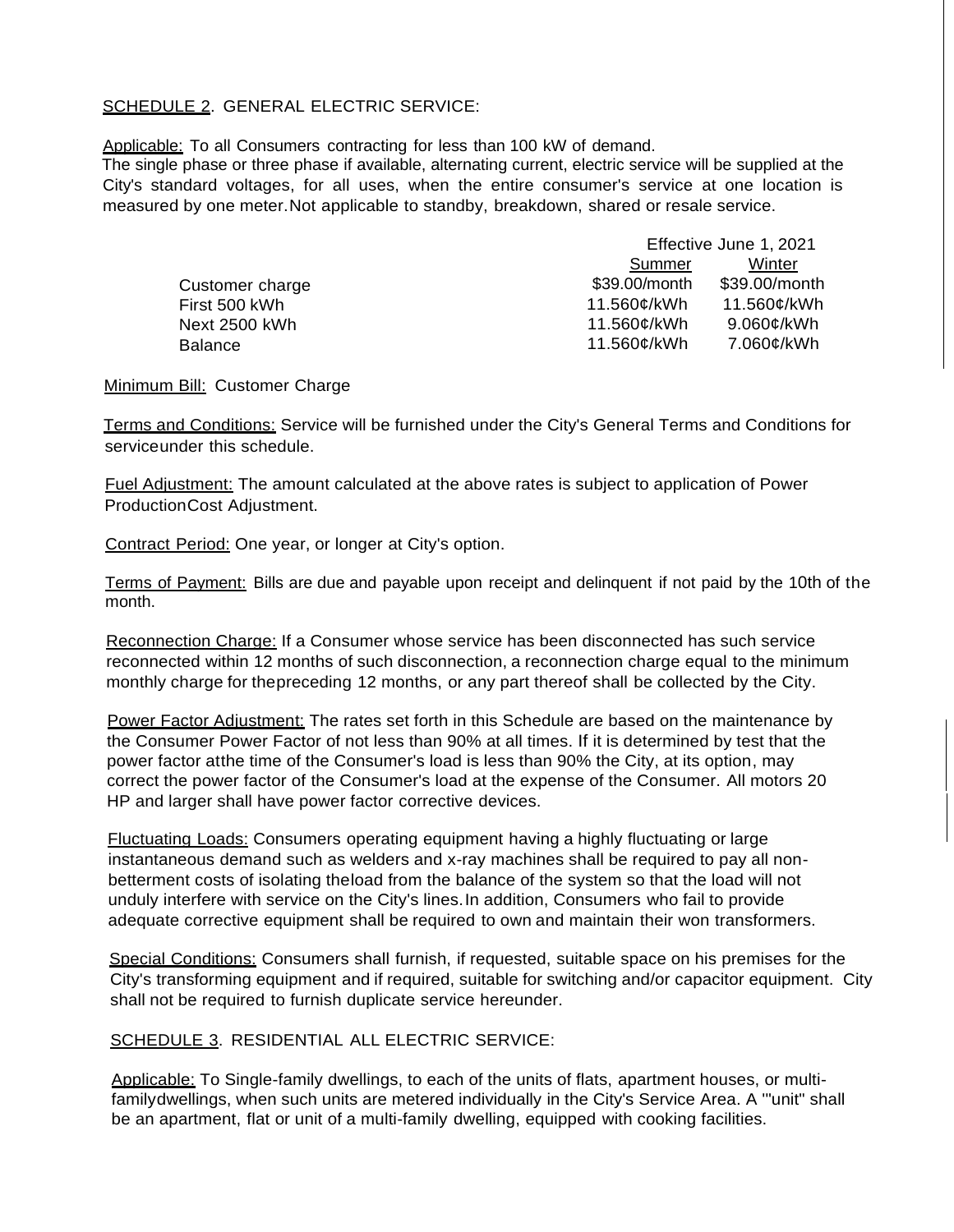Character of Service: The single phase, or three phase, alternating current, electric service will be supplied at the City's standard voltages, for all urban space heating, cooling, lighting, water heating, cooking and household appliances. The use of any other type of fuel other than electricity shall not be permitted. All electric service furnished under this Schedule shall be measured by one meter. This Rate Schedule includes service for air-conditioning motors not exceeding 7.5 horsepower each, other motors not exceeding 3 horsepower each; but excludes x-ray and other appliances producing abnormal voltage fluctuations. Not applicable to standby, breakdown, emergency, supplementary, shared or resale service.

|                 | Effective June 1, 2021 |               |
|-----------------|------------------------|---------------|
|                 | Summer                 | Winter        |
| Customer charge |                        |               |
|                 | \$19.00/month          | \$19.00/month |
| First 250 kWh   | 9.740¢/kWh             | 9.240¢/kWh    |
| Next 500 kWh    | 9.740¢/kWh             | 9.240¢/kWh    |
| Next 500 kWh    | 9.740¢/kWh             | 7.870¢/kWh    |
| Balance         | 9.740¢/kWh             | 7.870¢/kWh    |
|                 |                        |               |

Minimum Bill: Customer Charge

Fuel Adjustment: The amount calculated at the above rates is subject to application of Power ProductionCost Adjustment.

Terms and Conditions: Service will be furnished under the City's General Terms and Conditions for serviceunder this schedule.

Contract Period: One year, or longer at City's option.

Reconnection Charge: If a Consumer whose service has been disconnected has such service reconnected within 12 months of such disconnection, a reconnection charge equal to the minimum monthly charge for the preceding 12 months, or any part thereof shall be collected by the City.

Service Regulations: The City's Service Regulation form a part of this Schedule.

SCHEDULE 4. GENERAL SERVICE ALL ELECTRIC:

Applicable: To all consumers contracting for less than 100 KW demand. The single phase, or threephase, alternating current, electric service will be supplied at the City's standard voltages, for all urban space heating, cooling, lighting, water heating, cooking, and household appliances. The use of any other type of fuel other than electricity shall not be permitted. All electric service furnished under this Schedule shall be measured by one meter. This Rate Schedule includes service for airconditioning motors not exceeding 7.5 horsepower each, other motors not exceeding 3 horsepower each; butexcludes x-ray and other appliances producing abnormal voltage fluctuations. Not applicable to standby, breakdown, emergency, supplementary, shared or resale service.

|                 | Effective June 1, 2021 |               |
|-----------------|------------------------|---------------|
|                 | <b>Summer</b>          | <b>Winter</b> |
| Customer charge |                        |               |
|                 | \$39.00/month          | \$39.00/month |
| First 500 kWh   | 11.560¢/kWh            | 11.560¢/kWh   |
| Next 2500 kWh   | 11.560¢/kWh            | 8.910¢/kWh    |
| <b>Balance</b>  | 11.560¢/kWh            | 6.910¢/kWh    |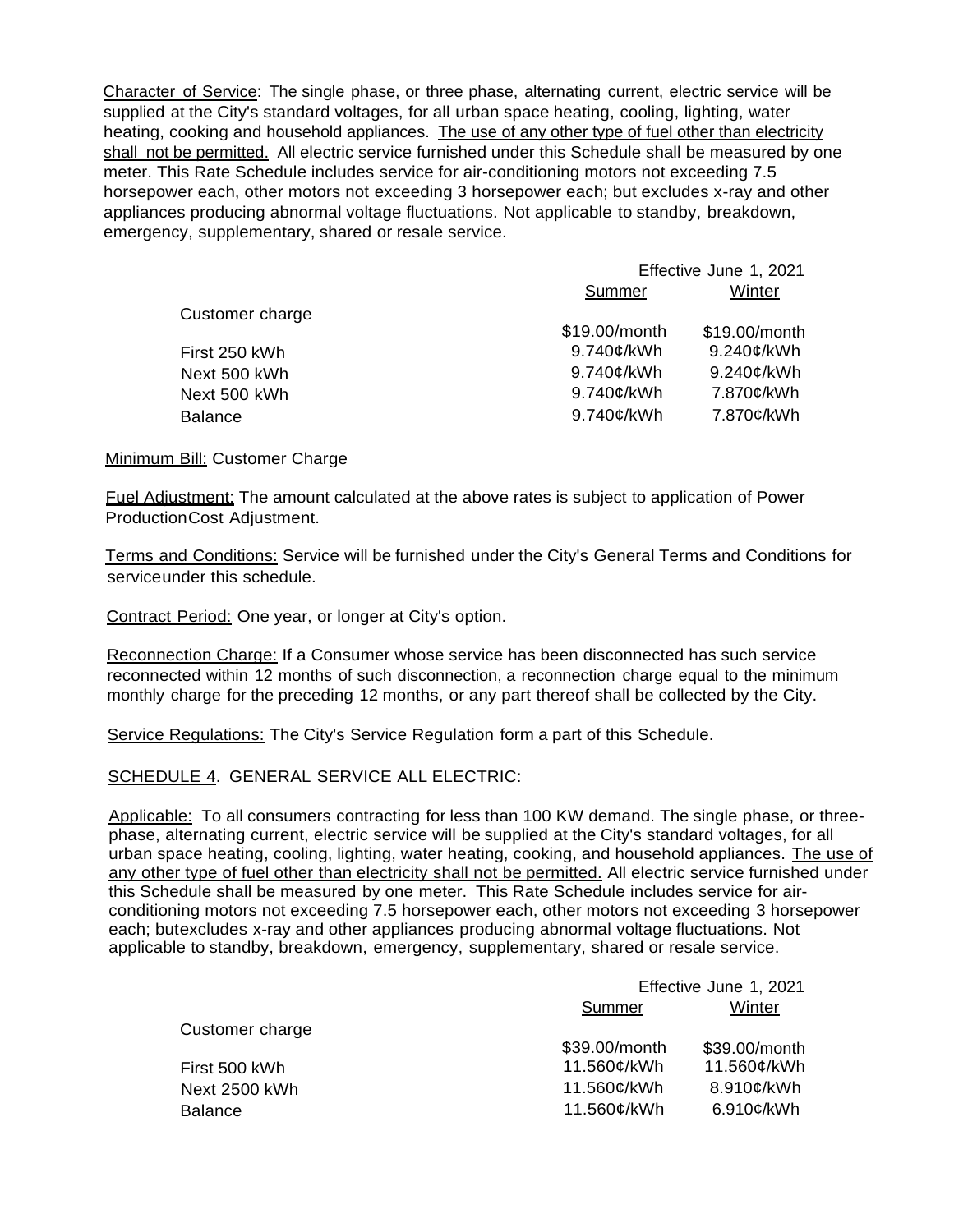## Minimum Bill: Customer Charge

Fuel Adjustment: The amount calculated at the above rates is subject to application of Power ProductionCost Adjustment.

Terms and Conditions: Service will be furnished under the City's General Terms and Conditions for serviceunder this schedule.

Contract Period: One year, or longer at City's option.

Terms and Conditions: Service will be furnished under the City's General Terms and Conditions for serviceunder this schedule.

Fuel Adjustment: At the option of the City, the above rates and bills may be adjusted from month to monthfor production cost adjustments charged by the City's supplier(s).

Terms of Payment: Bills are due and payable upon receipt and delinquent if not paid by the 10th of the month.

Reconnection Charge: If a Consumer whose service has been disconnected has such service reconnected within 12 months of such disconnection, a reconnection charge equal to the minimum monthly charge for thepreceding 12 months, or any part thereof shall be collected by the City.

Power Factor Adjustment: The rates set forth in this Schedule are based on the maintenance by the Consumer Power Factor of not less than 90% at all times. If it is determined by test that the power factor atthe time of the Consumer's load is less than 90%, the City, at its option, may correct the power factor of the Consumer's load at the expense of the Consumer. All motors 20 HP and larger shall have power factor corrective devices.

Fluctuating Loads: Consumers operating equipment having a highly fluctuating or large instantaneous demand such as welders and x-ray machines shall be required to pay all nonbetterment costs of isolating theload from the balance of the system so that the load will not unduly interfere with service on the City's lines.In addition, Consumers who fail to provide adequate corrective equipment shall be required to own and maintain their own transformers.

Special Conditions: Consumers shall furnish, if requested, suitable space on his premises for the City's transforming equipment and if required, suitable for switching and/or capacitor equipment. City shall not berequired to furnish duplicate service hereunder.

# SCHEDULE 5. LARGE POWER ELECTRIC SERVICE

Applicable: To all Consumers throughout the City's Service Area, requiring over 100 KW of Measured Demand Three phase alternating current; electric service will be supplied at the City's standard voltages, for all users, when the entire consumer's service at one location is measured by one meter. Not applicable to standby, breakdown, shared or resale value.

|                 | Effective June 1, 2021 |                |
|-----------------|------------------------|----------------|
|                 | <b>Summer</b>          | Winter         |
| Customer charge |                        |                |
|                 | \$155.00/month         | \$155.00/month |
| Demand per kW   | \$16.20/kW             | \$16.20/kW     |
| Energy per kWh  | 6.070¢/kWh             | 5.570¢/kWh     |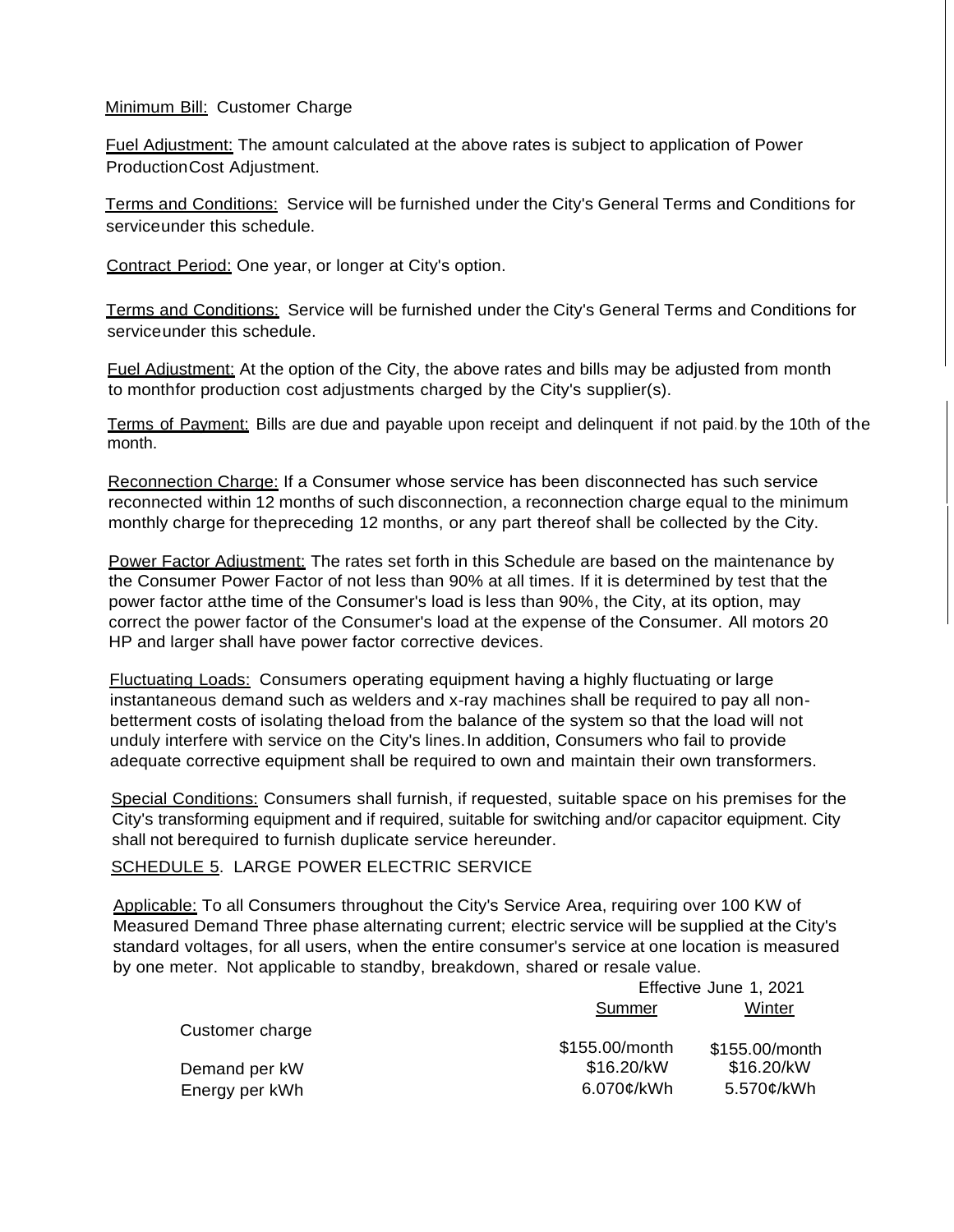Minimum Bill: Customer Charge+ Demand charge

Terms and Conditions: Service will be furnished under the City's General Terms and Conditions for serviceunder this schedule.

Fuel Adjustment: The amount calculated at the above rates is subject to application of Power ProductionCost Adjustment.

Determination of Demand: Demand, for any billing period, shall be the kilowatts, as shown by or computed from the readings of City's demand meter, for the 15-minute period of Consumer's greatest use during such billing period, but must be equal to, or greater than, the larger of the following: 70% of the highest 15- minute demand during the preceding eleven months.

Contract Period: One year, or longer at City's option.

Reconnection Charge: If a Consumer whose service has been disconnected has such service reconnected within 12 months of such disconnection, a reconnection charge equal to the minimum monthly charge for thepreceding 12 months, or any part thereof shall be collected by the City.

Service Regulations: The City's Service Regulations form a part of this Schedule.

Power Factor Adjustment: The rates set forth in this Schedule are based on the maintenance by the Consumer Power Factor of not less than 90% at all times. If it is determined by test that the power factor atthe time of the Consumer's load is less than 90%, the City, at its option, may correct the power factor of the Consumer's load at the expense of the Consumer. All motors 20 HP and larger shall have power factor corrective devices.

Fluctuating Loads: Consumers operating equipment having a highly fluctuating or large instantaneous demand such as welders and x-ray machines shall be required to pay all nonbetterment costs of isolating theload from the balance of the system so that the load will not unduly interfere with service on the City's lines.In addition, Consumers who fail to provide adequate corrective equipment shall be required to own and maintain their own transformers.

Special Conditions: Consumers shall furnish, if requested, suitable space on his premises for the City's

transforming equipment, and if required, suitable for switching and/or capacitor equipment. City shall not berequired to furnish duplicate service hereunder.

## SCHEDULE 6. MUNICIPAL ELECTRIC SERVICE

Applicable: To any service owned by the City of Wisner for lighting, heating, and power purposes where allservice is taken through a single meter at one location.

Character of Service: AC, 60 Hertz. 120 volts or 120/240 volts, single-phase; or at any of the City's standarddistribution voltages, as available.

|                 | Effective June 1, 2021 |               |
|-----------------|------------------------|---------------|
|                 | <b>Summer</b>          | Winter        |
| Customer charge | \$39.00/month          | \$39.00/month |
| First 500 kWh   | 7.820¢/kWh             | 7.820¢/kWh    |
| Next 2500 kWh   | 7.820¢/kWh             | $6.130$ c/kWh |
| <b>Balance</b>  | 7.820¢/kWh             | 4.780¢/kWh    |